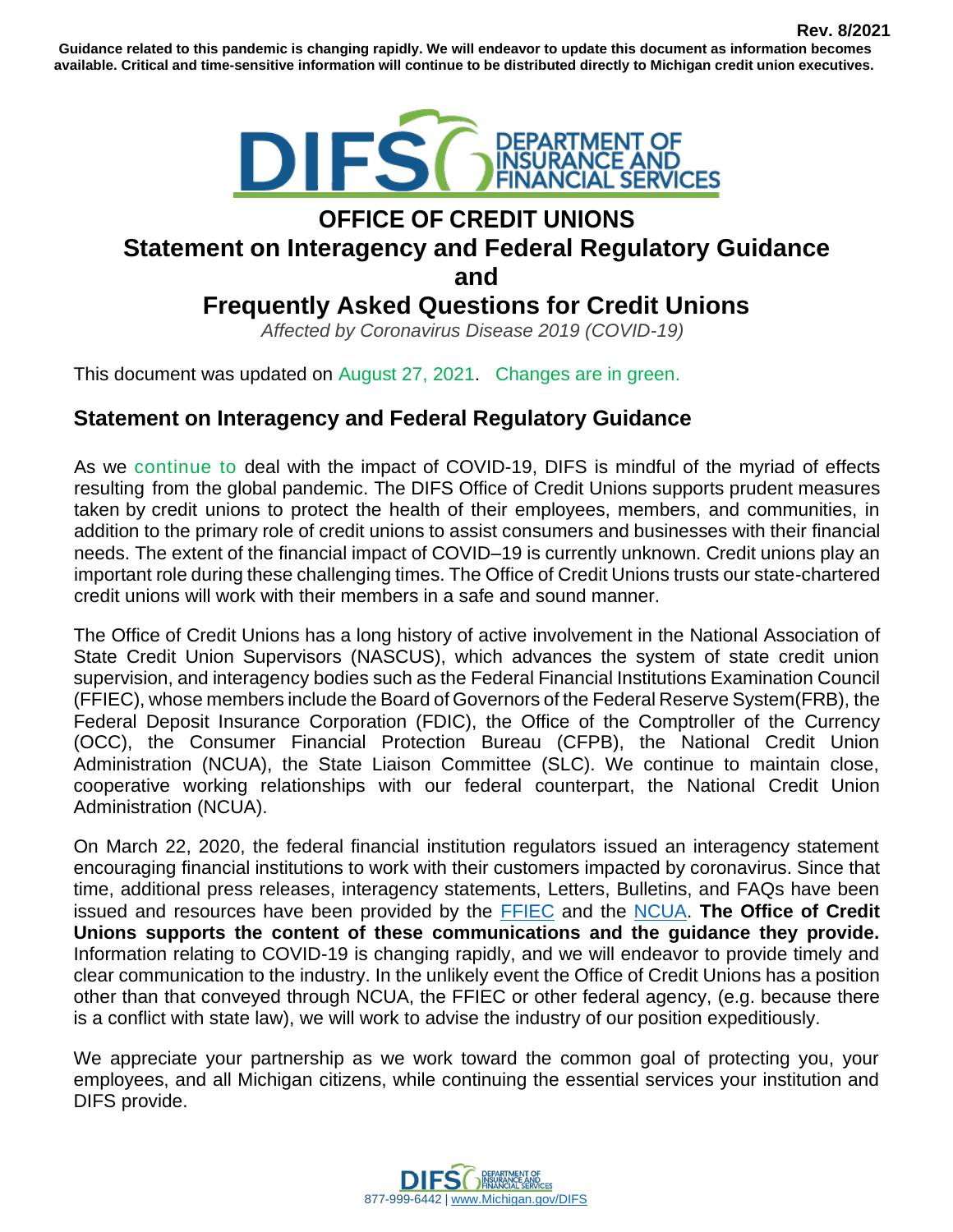# **Frequently Asked Questions for Credit Unions**

## **EXAMINATIONS**

- **1. (Updated August 2021) Will the Michigan Office of Credit Unions reinstate on-site examinations?** Yes. OCU converted to more off-site monitoring in the latter part of 2019. We have appreciated your patience and cooperation in providing (securely) as much information aspossible via remote means.
	- a. **As of October 2021, on-site examination work will resume.** While examination scopes in the near future might be expanded to focus on areas where limited review was necessitated by the previous remote posture, some of the fieldwork going forward will continue to be conducted remotely, as conditions warrant. Regional Supervisors and Examiners-in-Charge will coordinate with the NCUA and credit union management to ascertain the optimal logistics for each examination depending on individual circumstances. Fully on-site or fully off-site examinations are unlikely to occur except for during extraordinary circumstances. Any credit union with extraordinary conditions regarding their ability to host an impending examination, should contact their Regional Supervisor or contact the Office of Credit Unions at 517-284-8821 or DIFS-OCU@michigan.gov to discuss the situation.
	- b. Presently, DIFS employees in our office are expected to be masked and social distance; field staff, at minimum, will observe protocols required of DIFS office staff. These requirements may change *at any time* depending on directives from DIFS or the Office of the State Employer. Regional Supervisors and Examiners-in-Charge will contact each credit union in advance of planned on-site fieldwork to discuss the credit union's safety protocols, ascertain what workspace/accommodations can be reasonably provided, and to plan the logistics of the examination.
- **2. (Updated August 2021) How will joint examinations with NCUA be managed?**

There are no anticipated changes to standard protocols and coordination with NCUA on joint examinations. Customary joint examination processes will continue and your OCU Examinerin-Charge (EIC) will work with NCUA examiners in managing the examination process and coordinate on-site/off-site work arrangements.

**3. What means are available to securely provide my information requested by examiners?** Examination staff will work with individual credit unions in planning for secure transfer of information. Examiners will be using State of Michigan approved systems only. If an institution has their own portal or would like to use the NCUA portal, OCU examiners will accept information from them in that manner. OCU does not require credit unions use the NCUA portal nor provide any guarantees related to that mechanism, as it is not our product. Examiners have secure email with zix/ZSecure as an option. Where these systems are not possible, and in some cases, staff may pick up information from the institution on an encrypted flash drive with immediate download and return the flash drive to the credit union representative. All credit union internal protocols and policies for secure data transmission will be followed.

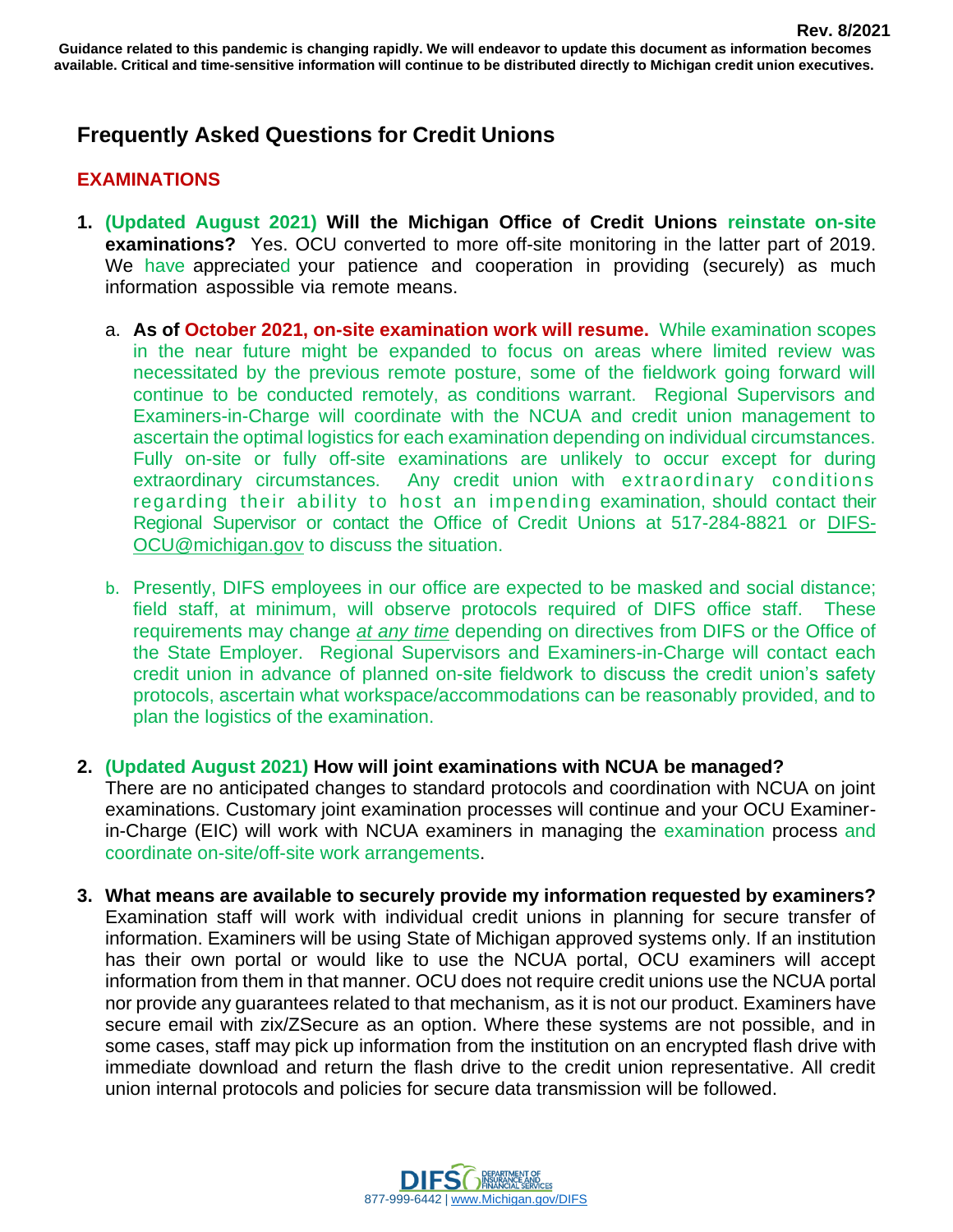**4. What will the examination approach be for managerial decisions made during this extraordinary time?**

Credit unions' prudent efforts to modify the terms of existing loans and/or provide other assistance to affected members, when done in a safe and sound manner, will not be subject to examiner criticism. Safety and soundness considerations will include systems by which credit union management will monitor and manage the risks being assumed, and the credit union's financial ability to absorb the potential losses. Examiners will also consider these extraordinary circumstances which may result in temporary increases of delinquency and nonperforming loans, etal. when reviewing an institution's financial condition and determining appropriate supervisory response.

## **CREDIT UNION OPERATIONS**

**5. (Updated August 2021) Are credit unions permitted to remain operational during periods when there are government directives to temporarily suspend activities that are not necessary to sustain or protect life, e.g. MIOSHA and MDHHS Orders and Rules?** There are no such directives in place at this time. Previous Orders have made exceptions for critical infrastructure workers, as described in guidance issued by the Director of the U.S. Cybersecurity and Infrastructure Security Agency. More recently, May 23, 2021, [MIOSHA](https://www.michigan.gov/documents/leo/Final_MIOSHA_Rules_705164_7.pdf)  issued updated [Emergency Rules entitled "Coronavirus Disease](https://www.michigan.gov/documents/leo/Final_MIOSHA_Rules_705164_7.pdf) [2019 \(Covid-19\)" \(Emergency](https://www.michigan.gov/documents/leo/Final_MIOSHA_Rules_705164_7.pdf)  [Rules\)](https://www.michigan.gov/documents/leo/Final_MIOSHA_Rules_705164_7.pdf) which prescribes responsibilities relative to in-person working conditions and a variety of expectations of employers for promoting a safe working environment.

New: [U.S. Cybersecurity and Infrastructure Security Agency \(CISA\), Financial Services Sector](https://www.cisa.gov/financial-services-sector)

### **6. Should credit unions restrict the way they provide access to certain services?**

Yes. Credit unions must abide by all applicable conditions outlined in the Emergency Rules, Rule 9 and take aggressive steps to minimize the spread of coronavirus through social distancing practices and other mitigation measures to protect workers and members. Prudent steps include restricting lobby access, providing drive-thru services, and advocating the use of alternative service options. Credit unions may want to remind members of the various ways they can access banking services, such as by managing their accounts online or with a mobile banking application, performing transactions at an automated teller machine (ATM), or using telephone banking, if available. Financial institutions may also provide information about bill pay and mobile remote deposit capture services. Where in-person services are necessary, such as to access a safe deposit box, social distancing practices should continue to be implemented to the greatest extent possible.

## **7. Can we cancel/reschedule our annual meeting?**

Many accommodations were made in 2020 for instances where a board determined it to be appropriate and necessary to cancel a planned annual meeting for the safety of attendees during 2020. In 2021, institutions are expected to hold their annual meetings, by remote means if possible/practical, to achieve the statutorily-required annual meeting (within the calendar year,as prescribed in [Section](http://www.legislature.mi.gov/(S(l4vhat3mdffz0tksjrmvbhd1))/mileg.aspx?page=GetMCLDocument&objectname=mcl-490-351) 351 of the Michigan Credit Union Act). The standard bylaws language requiring an annual meeting is not interpreted to mean the meeting must be "in person"; as such, a bylaw amendment may not be necessary. Depending on what your elections will necessitate (particularly in the event there are challengers to presently held seats), you may want to review your bylaws to ascertain how voting might be accomplished or if you need to pursue different bylaw language on that count. This being said, OCU will not

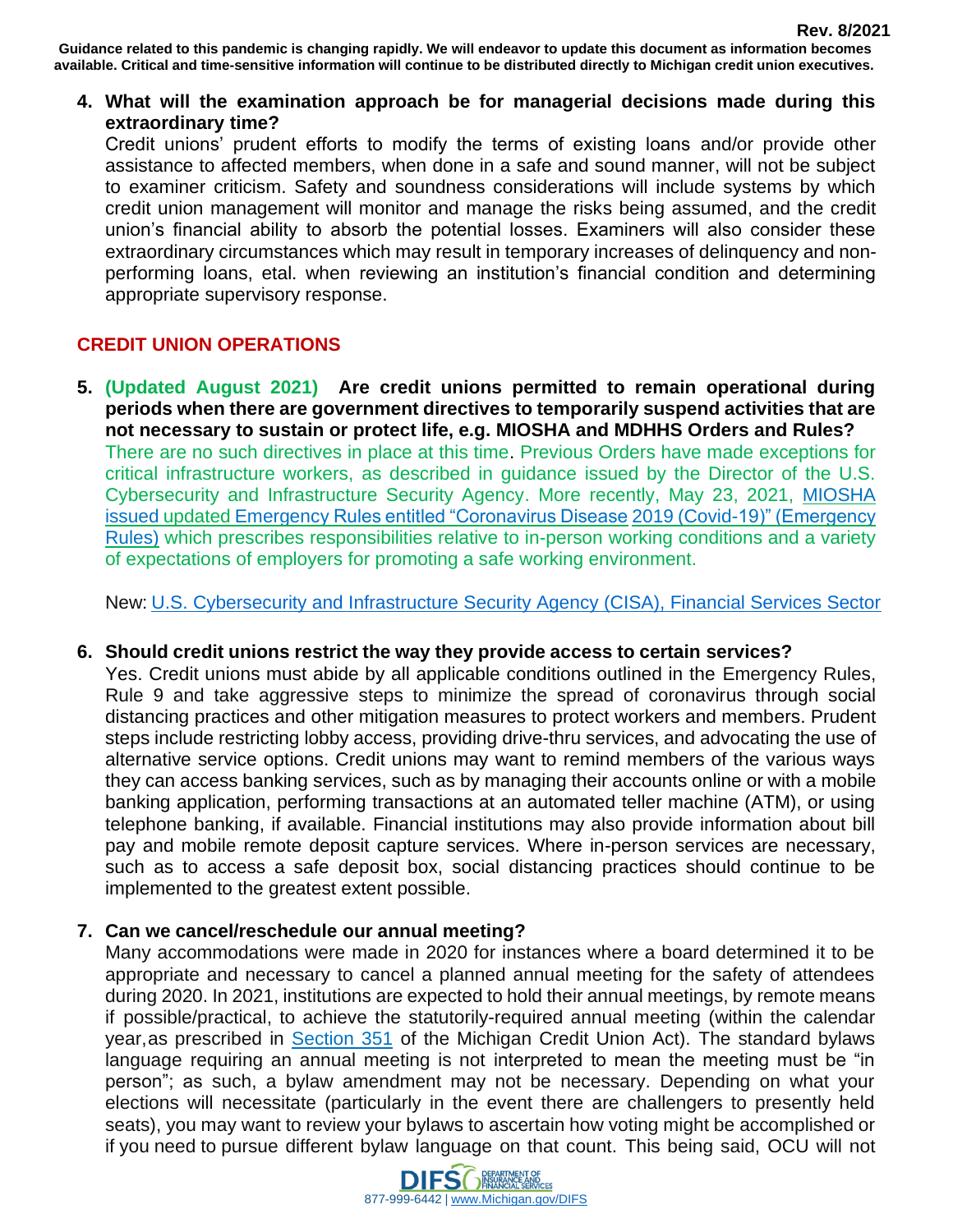criticize any institution which makes a reasonable effort to hold their 2021 annual meeting timely but experiences a slight delay (2 months or less) for logistical or safety reasons. Should an institution determine it is impossible or impractical from a safety standpoint to hold their 2021 meeting timely (anything beyond a two month delay), please notify the Office of Credit Unions at [DIFS-OCU@michigan.gov](mailto:DIFS-OCU@michigan.gov) immediately with the details of that determination.

## **8. What flexibilities exist for monthly Board meetings?**

Credit unions should adhere to their Bylaws and the Michigan Credit Union Act regarding Board meetings. [Section 490.342\(9\)](http://www.legislature.mi.gov/(S(rh4ebawslwan1kols4g335wr))/mileg.aspx?page=GetObject&objectname=mcl-490-342) of the Michigan Credit Union Act requires the Board of a domestic credit union meet at least 6 times in each calendar year and at least every other month. The Board shall meet in person **or** by means of electronic communication devices that enable all participants in a meeting to communicate with each other (e.g. teleconference).

#### **9. Can a credit union limit access to branch offices and require customers to use the drive-up window?**

Yes. Financial institutions can consider alternative service options to provide access to financial services. Credit unions may want to remind customers of the various ways they can access banking services without physically coming to a facility, such as managing their accounts online, performing transactions at an automated teller machine (ATM), using telephone banking, or accessing a mobile banking application. Financial institutions could also provide additional information about how to use electronic payments, bill pay, and mobile remote deposit capture services.

## **10.(Updated August 2021) Must OCU be notified of closures?**

Yes. Notify the OCU [\(DIFS-OCU@michigan.gov\)](mailto:DIFS-OCU@michigan.gov) if you choose to **permanently fully close** one or more of your credit union locations (pursuant to [Section](http://www.legislature.mi.gov/(S(huty32wqjp22rzzizmuzytjr))/mileg.aspx?page=GetMCLDocument&objectname=mcl-490-221) 221 of the Michigan Credit Union Act). Please include the date(s) of the planned closure and the location being closed. Please include in your notification any significant detrimental impact you anticipate to the credit union's ability to deliver financial services to your membership. (Modifications to operating hours, days or methods do not require notice, unless you anticipate a material decline in your overall ability to deliver financial services.) Credit unions must ensure they also update their CUOnline profile timely.

## **11.What else should I notify OCU about?**

Please also keep the OCU apprised of any other significant developments within your institution that may disrupt member access to financial services and steps your credit union is taking to mitigate the impact. Please include the name and phone number of a contact for your credit union where we might refer such calls as appropriate.

## **12.Has OCU issued guidance related to preparedness for this event?**

Yes. OCU issued guidance related to disaster recovery and continuity of operations preparedness on March 10, 2020. You should refer to [Letter No. 2020-CU-04](https://www.michigan.gov/documents/difs/Letter_2020-CU-04_683623_7.pdf) for detailed guidance. Other statewide information is available at [www.michigan.gov/coronavirus.](http://www.michigan.gov/coronavirus)

#### **13.What liquidity options are available?**

NCUA issued Letter 20-CU-14 regarding the expanded availability of the Central Liquidity Facility (CLF). All eleven corporate credit unions have joined the CLF as agent members, expanding the availability of CLF borrowings to their members. Refer to NCUA Letter [20-CU-](https://www.ncua.gov/regulation-supervision/letters-credit-unions-other-guidance/establishment-clf-agent-memberships)[14](https://www.ncua.gov/regulation-supervision/letters-credit-unions-other-guidance/establishment-clf-agent-memberships) for more information. Credit unions must still assess and evaluate their contingency

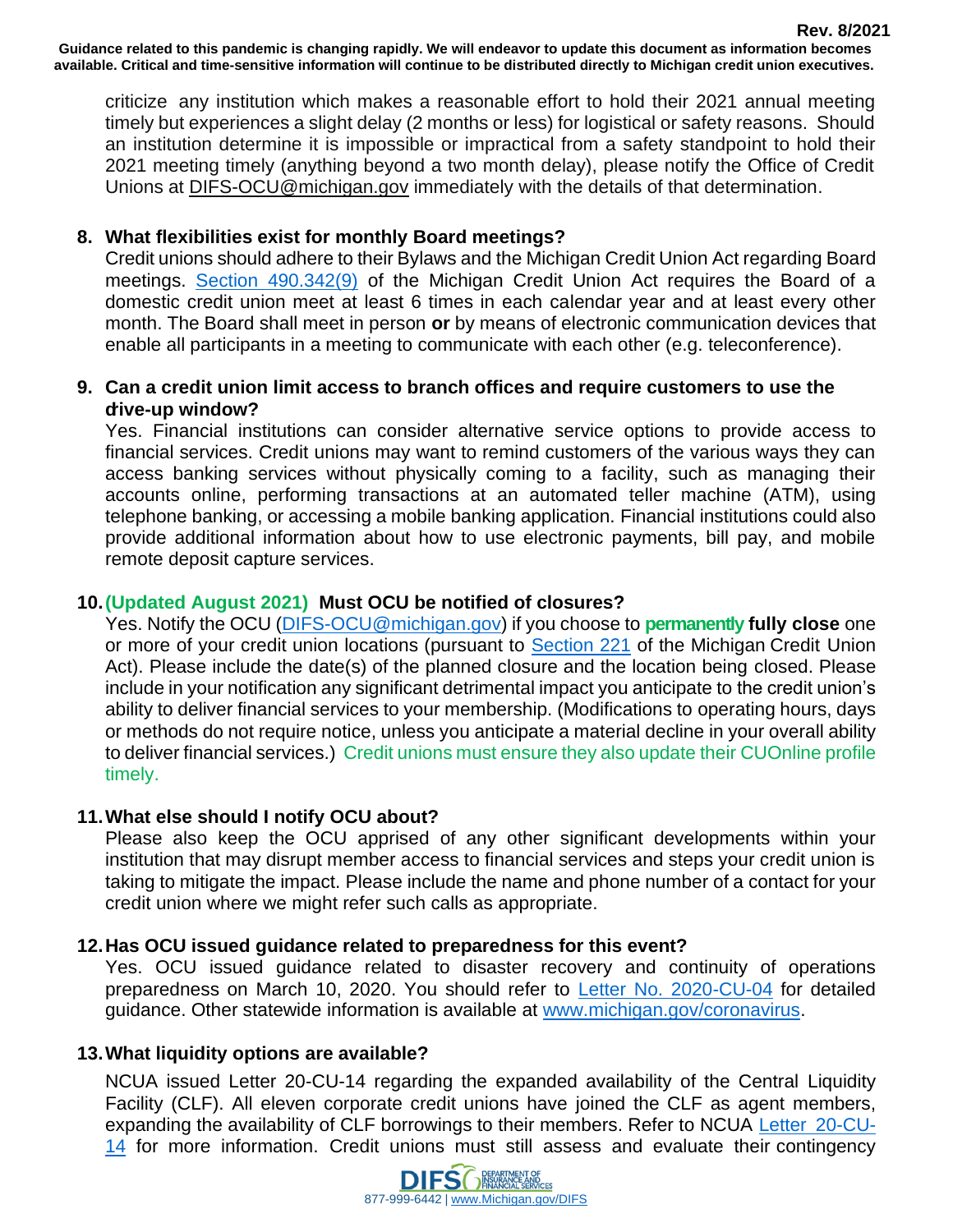liquidity plans, given the current circumstances. Information about borrowing from the CLF, including how to become a member, is available [on their website.](https://www.ncua.gov/support-services/central-liquidity-facility) For credit unions with access, the Federal Reserve's discount window is also available to assist with eligible credit unions, as well as existing lines of credit.

**14.Has Financial Crimes Enforcement Network (FinCEN) identified emerging fraudulent transaction trends since the onset of the COVID-19 pandemic?**

Yes. On March 16, 2020, [FinCEN issued a press release](https://www.fincen.gov/news/news-releases/financial-crimes-enforcement-network-fincen-encourages-financial-institutions) related to the COVID-19 and encourages financial institutions to communicate concerns and remain alert to related illicit financial activity, including the following:

- a. **Imposter Scams:** This trend includes bad actors that impersonate government agencies (such as the Centers for Disease Control (CDC)), international organizations (such as the World Health Organization(WHO)), or healthcare organizations in order to solicit donations, steal personal information, or distribute malware.
- b. **Investment Scams:** This trend includes promotions that falsely claim that the products or services of a publicly traded company can prevent, detect or cure the coronavirus or COVID-19.
- c. **Product Scams:** This trend covers the sale of unapproved or misbranded products that make false health claims pertaining to COVID-19, including by companies that have received public warning letters or statements from the U.S. Federal Trade Commission and the U.S. Food and Drug Administration. The Guidance notes that FinCEN has also received reports relating to the fraudulent marketing of COVID-19 related supplies, including facemasks.
- d. **Insider Trading:** FinCEN has also received reports of suspected insider trading related to COVID-19.

## **OFFICE OF CREDIT UNIONS**

### **15.(Updated August 2021) Will OCU services be reduced or significantly changed going forward?**

No. OCU has adjusted our internal operations as needed, to ensure uninterrupted availability to you and uninterrupted processing of examinations and corporate activities. Applications will continue to be processed, calls answered, examinations performed, and we will work to keep you informed of any changes.

## **WORKING WITH MEMBERS**

#### **16.What strategies should we consider in working with members during this time?**

OCU encourages credit unions to work with affected members in addressing the impact and challenges resulting from COVID-19. Strategies to consider may include the following:

- a. Waiving or reducing fees (ATM, overdraft, early withdrawal penalties on time deposits, late fees on loans, etc.)
- b. Increasing ATM daily cash withdrawal limits
- c. Offering payment accommodations (deferring payments, skip-a-pay, due date extensions, etc.)
- d. Increasing lines of credit, credit card limits, etc. for credit-worthy borrowers
- e. Offering or expanding payday alternative loan programs

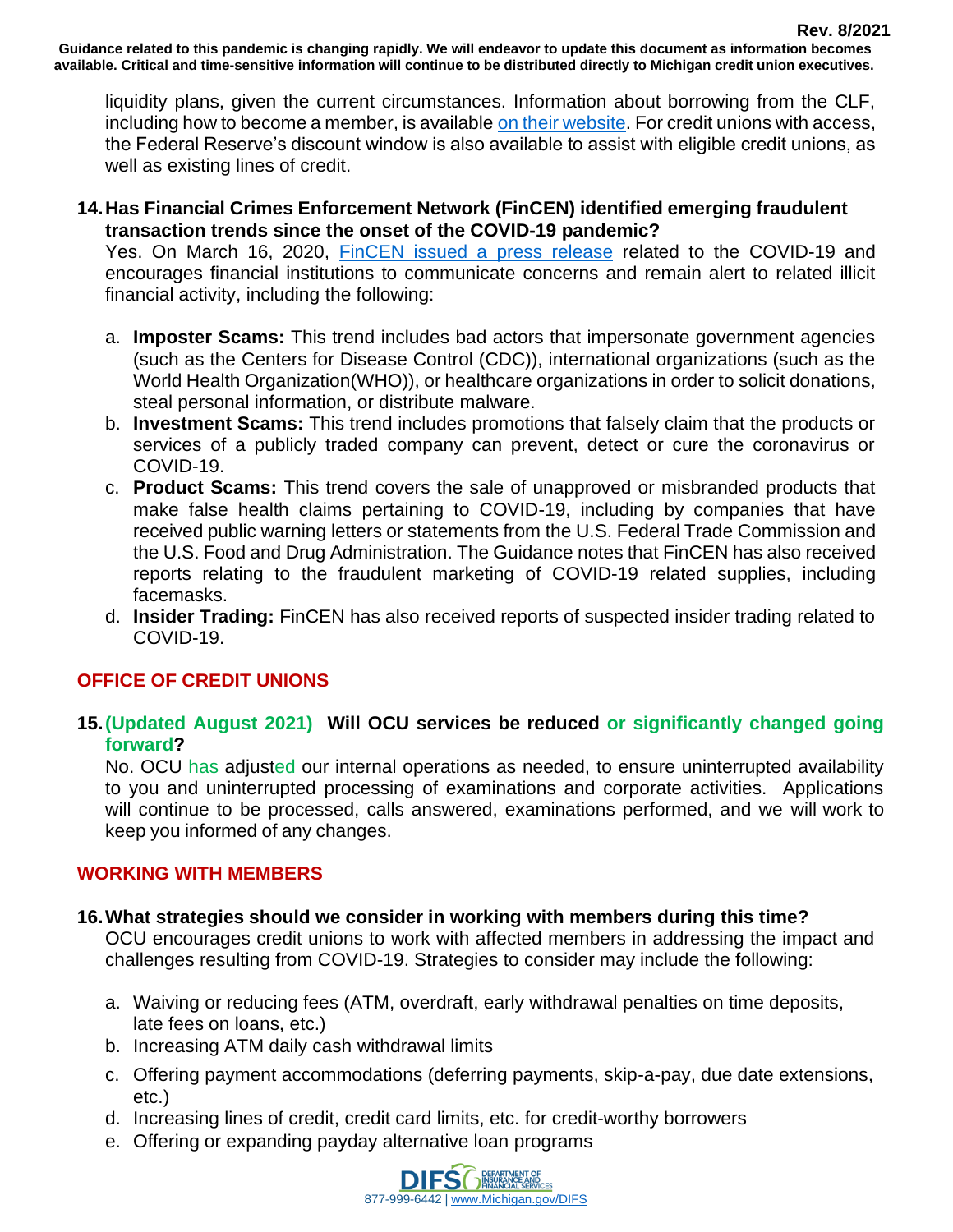- f. Easing credit terms for members who qualify
- g. Easing restrictions on cashing out-of-state and non-member checks
- h. Waiving availability restrictions on insurance checks
- i. Adjusting or altering terms on existing loans where appropriate
- j. Easing terms for new loans where prudent

**In evaluating strategies, credit unions should not assume undue risk and should be able to adequately monitor and track strategies in relation to the credit union's overall risk profile and the net worth position.** Assistance should always be provided in a safe and sound manner to members facing short-term setbacks. Additional information on member services and safety/soundness considerations was issued in OCU Letter [2020-CU-05.](https://www.michigan.gov/documents/difs/Letter_2020-CU-05_690154_7.pdf)

#### **17.What products may be offered and what type of documentation should financial institutions maintain relative to providing an accommodation to a borrower affected by COVID-19?**

Credit unions play an important role in helping members weather through difficult times. While the Office of Credit Unions does not make lending decisions for any credit union, all credit union activities are subject to examination and the documentation and rationale for any material decisions is subject to such review for its safety and soundness. There is an endless array of possible products/terms an institution could offer to help their members (skip pays, deferrals, extensions, refinances, customized loan products, reduced or waived fees, etal.). It is the credit union board and management's purview to determine what loan products/terms are appropriate for their institution and their members. The board and management are likewise responsible to manage the risks appropriately. Credit unions are encouraged to aid their members with reasonable lending decisions, prudent and appropriate for your institution. Be sure you evaluate the individual risks, the aggregate risks, and any impact on the shortand long-term health of your credit union to ensure its ongoing safety and soundness. Rationale for credit decisions should be clearly documented, and effective systems in place to monitor and control the risks being assumed.

#### **18.How should deposits from stimulus checks be treated?**

IRS Economic Impact Payment (stimulus) funds deposited may be subject to special treatment under federal and state law, including executive orders. Care must be taken to ensure compliance with all regulatory restrictions which may apply. Credit unions are encouraged to treat such deposits in the spirit of the disaster relief legislation to enable members to use the funds, to the greatest extent possible, for basic living needs and emergencies. Credit unions are strongly urged not to access the stimulus funds to satisfy overdrafts that existed prior to a stimulus payment being deposited, or to exercise rights of offset against the funds with respect to other debts without express agreement of the member. If a credit union system automatically applies a stimulus payment to an account overdraft, the credit union is urged to reverse the application of the stimulus payment as promptly as possible. Credit unions are also strongly urged not to charge against the stimulus funds for fees, such as overdraft fees, ATM fees and late payment fees. Refer to DIFS [Bulletin 2020-25-BT/CU](https://www.michigan.gov/documents/difs/Bulletin_2020-25-BT-CU_690521_7.pdf) for further information.

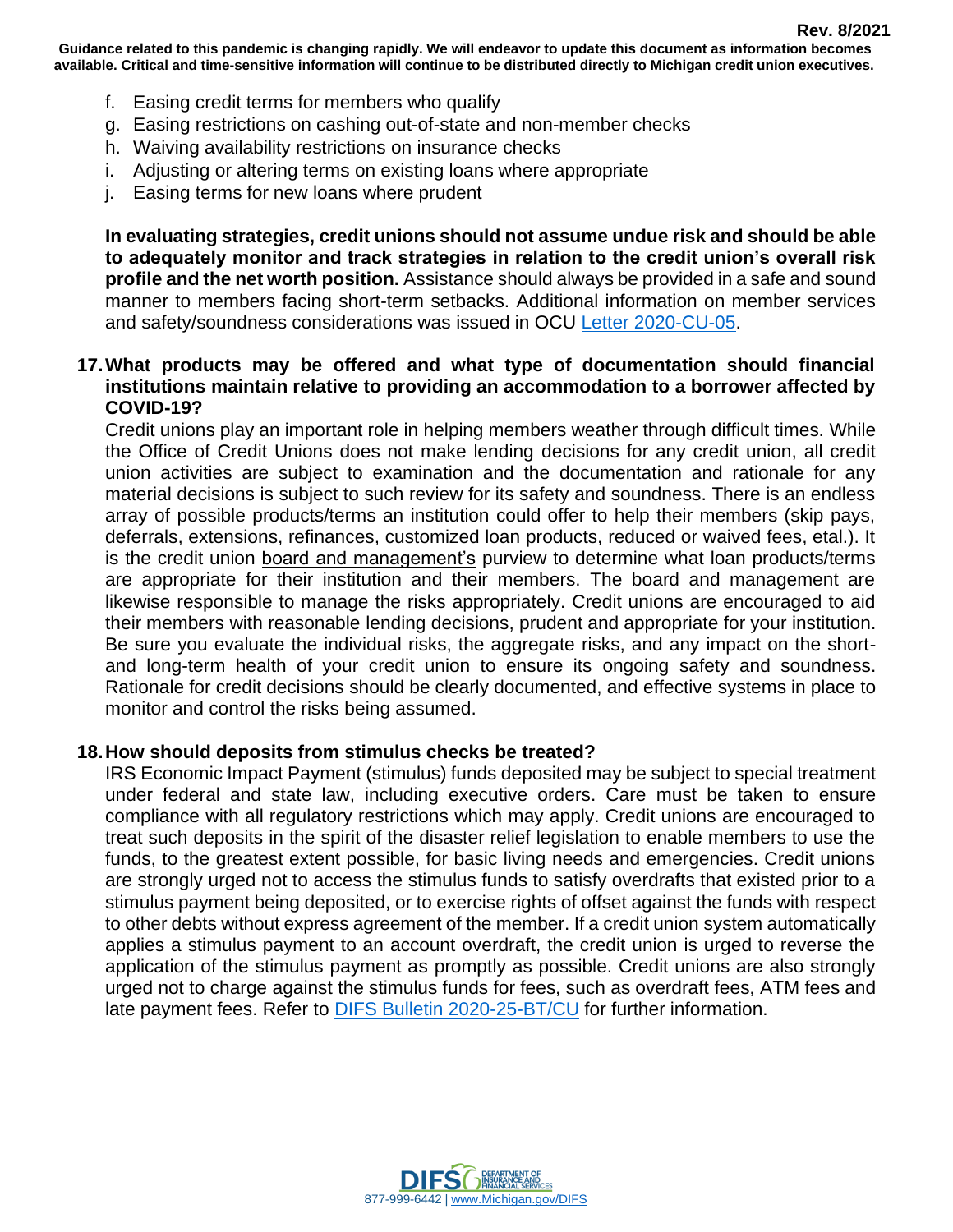#### **19.May loans receiving payment accommodations need to be reported as TDRs?**

Yes, such loans *may* need to be reported as TDRs. A TDR is a loan restructuring in which an institution, for economic or legal reasons related to a borrower's financial difficulties, grants a concession to the borrower that it would not otherwise consider. However, a loan deferred, extended, or renewed at a stated interest rate equal to the current interest rate for new debt with similar risk is not reported as a TDR. Credit unions may refer to Accounting Standards Code (ASC) 310-40 (formerly Financial Accounting Standards Board (FASB) Statement No. 15) for additional guidance on determining whether a loan with renegotiated terms should be accounted for as a TDR. A SC 310-10-35 (formerly FASB Statement No. 114) also provides guidance on accounting for impairment losses on TDRs.

Consistent with present interagency and federal practices, short-term modifications made on a good faith basis in response to COVID-19 to borrowers who were current prior to any relief are not necessarily TDRs. This includes short-term (e.g. up to six months) modifications such as payment deferrals, fee waivers, extensions of repayment terms, or other delays in payment that are insignificant. Credit unions must make the individual TDR determinations and document such. TDRs must continue to be tracked for reporting purposes.

### **20.Have there been changes to Regulation D applicable to helping members affected by COVID-19?**

Yes. On April 24, 2020, the Federal Reserve Board announced an interim final rule to amend Regulation D (Reserve Requirements of Depository Institutions) to delete the six-per-month limit on convenient transfers from the "savings deposit" definition. The interim final rule allows depository institutions immediately to suspend enforcement of the six-transfer limit and to allow their customers to make an unlimited number of convenient transfers and withdrawals from their savings deposits at a time when financial events associated with the coronavirus pandemic have made such access more urgent.

#### **REPORTING REQUIREMENTS**

#### **21.Do loans that receive payment accommodations have to be reported as nonaccrual, reflect appropriate ALLL, and be charged off?**

Each credit union should refer to the applicable regulatory reporting instructions, as well as its internal accounting policies, in determining whether to report loans with accommodations to customers affected by COVID-19 as nonaccrual assets in regulatory reports. Each institution must maintain an appropriate ALLL for these loans, considering all information available prior to filing its reports about their collectability. As information becomes available that indicates a specific loan will not be repaid, institutions should preserve the integrity of their internal loan grading methodology and maintain appropriate accrual status on affected credits. Financial institutions should appropriately recognize credit losses according to their charge-off policies as soon as a loss can be reasonably estimated.

#### **22.(Updated August 2021) What if COVID-19 disrupts filing my quarterly Call Report?**

Some accommodations were made in 2020 while credit unions adjusted to off-site posture. Call reports should be timely submitted going forward. Credit unions encountering problems and who are not able to meet deadlines should inform OCU at [DIFS-OCU@michigan.gov](mailto:DIFS-OCU@michigan.gov) **and** NCUA's Office of Examination and Insurance at [CallReportLateFiler@ncua.gov.](mailto:CallReportLateFiler@ncua.gov) The reason for the delay should be included with correspondence.